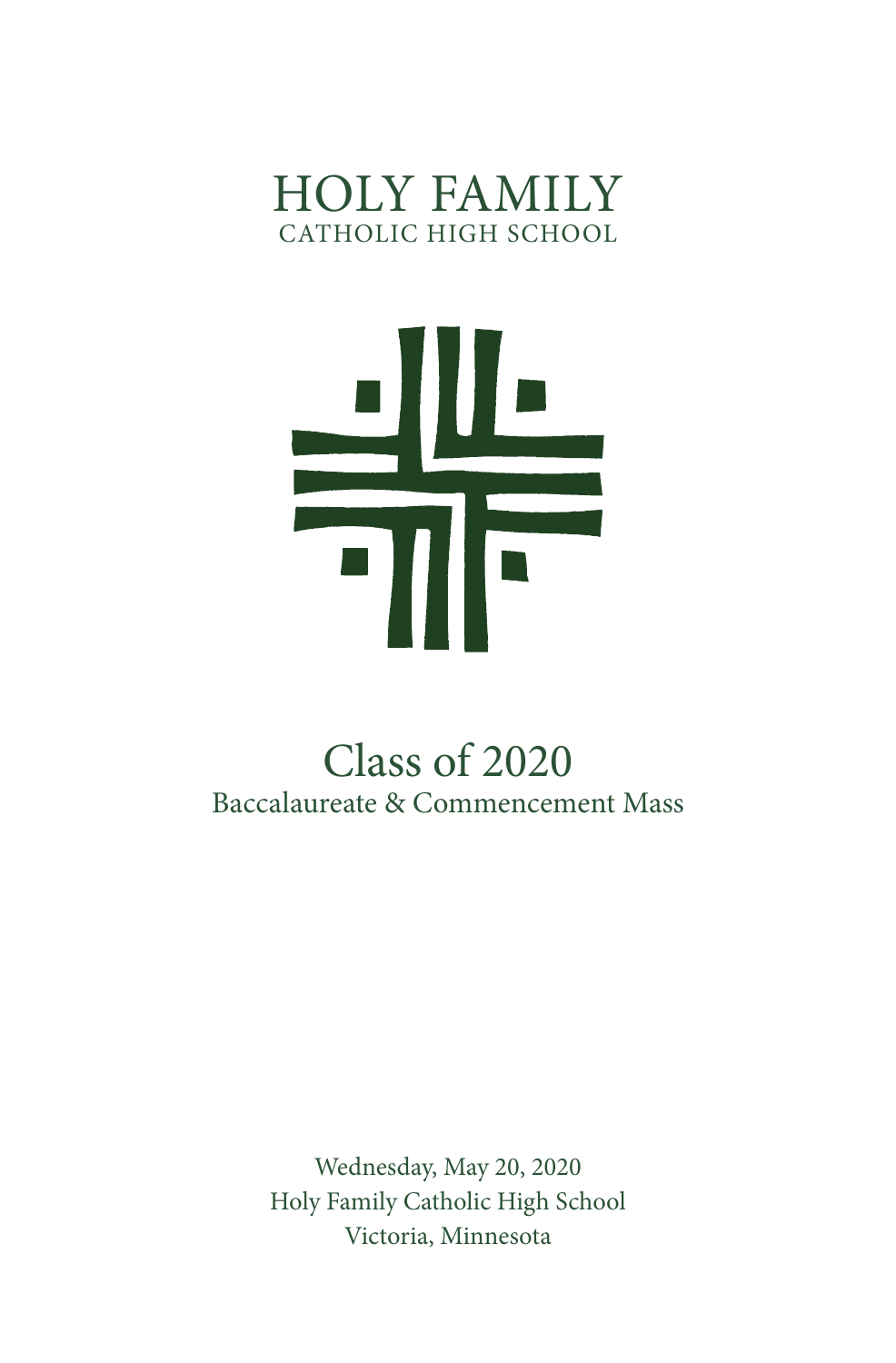### CLASS OF 2020

Joshua Winfrid Adams ] Jaden Dean Anderson *Summa Cum Laude* ] Ashley Grace Anseth *Summa Cum Laude* Thomas Michael Aragon-Menzel Thomas Glenn Baskfield *Cum Laude* Christopher Henry Bauer *Cum Laude* Adam Michael Beer Summa Cum Laude �� Emma Marie Brumm Jack Dolan Buchholz *Cum Laude* ] Ryan Thomas Burke *Cum Laude* Jake Robert Caron Magna Cum Laude <sup>���</sup> Bennett Thomas Creager *Cum Laude* Cecily Josephine Cronin *Summa Cum Laude* v ] Kalie Ann Dahl *Summa Cum Laude* Dweyea Yuneh Chelsea Diahn Madeline Grace Doshan ] Grace Olivia Elander *Magna Cum Laude* ] Annabelle Grace Elsner *Summa Cum Laude* Dayanara Esparza Villanueva ] Abbey Lynn Fink *Summa Cum Laude* Benjamin John Fink *Cum Laude* ] Tyler John Franck *Cum Laude* ] Shannon Marie Furlong *Magna Cum Laude* Jack Douglas Garry Casey Jonathan Gess *Cum Laude* ] Ella Diane Haley *Summa Cum Laude* v Kevin Michael Haran *Magna Cum Laude* ] Morgan Belle Hausback *Summa Cum Laude* Nicholas Peter Hendler Lauren Grace Hickey \* Kathryn Leigh Heidebrink Jans Summa Cum Laude \*\* ] Allison Nicole Jansen *Magna Cum Laude* Quinn Thomas Jenkins Rory Brandl Johnson ] Brenna Kiera Jones *Magna Cum Laude* Lucas Tudor Ralph Jones Lucas Ronald Jorgenson ] Benjamin Anthony Karst *Magna Cum Laude* Tollef Michael Kohrman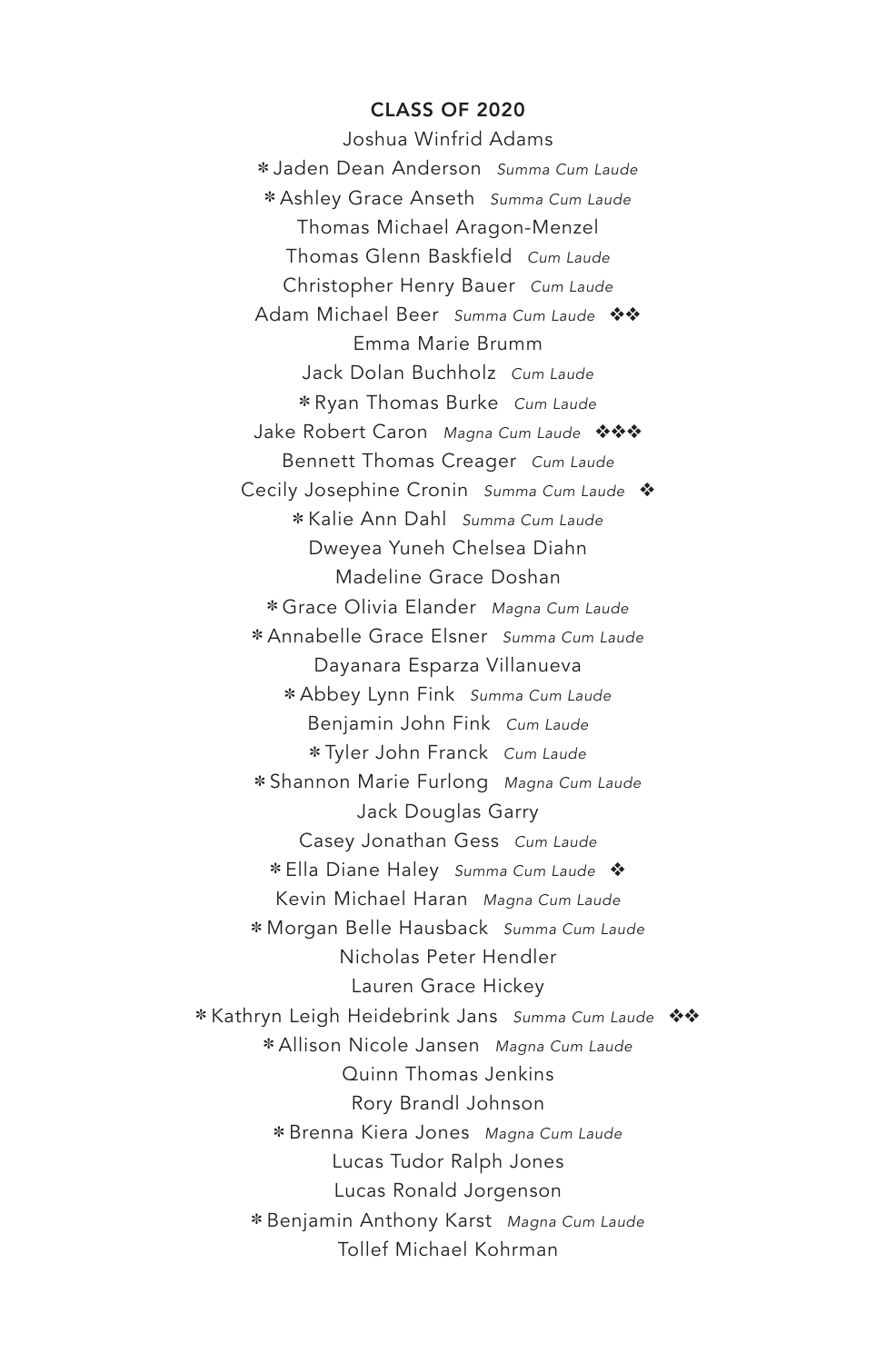] Celia Grace Kreykes *Magna Cum Laude* Nicholas Joseph Kroening ] Lucas James Lembke *Summa Cum Laude* ] Carson James Liebeg *Cum Laude* Gavin K.J. Lindemann Mikhail Bryan Lopez ] Jared Joseph Lorusso *Magna Cum Laude* ] Samuel Ryan McNulty *Magna Cum Laude* ] McKenna Joan Mechtel *Summa Cum Laude* Taylor Ann Millard *Cum Laude* Alex Gabriel Molina Aidan Brekke Olsen ] Kaili Anne Marie Palattao *Magna Cum Laude* Daniel Reid Parker Sydney DeLaine Paulsen *Cum Laude* Samuel Jarrod Pellicci Max Alexander Pinamonti *Magna Cum Laude* Caden Jon Pottebaum *Cum Laude* Mitchell Eaton Prosser Logan John Radick *Cum Laude* Bryce Ryan Richter Mark Jackson Roane Caitlin Anne Rock *Cum Laude* ] Margaret Jean Rothstein *Summa Cum Laude* Dylan William Blaise Schenk Ellie Rose Schlinger *Magna Cum Laude* Victoria Sin *Cum Laude* ] Abigail Catherine Smith *Summa Cum Laude* v Blake David Stedronsky ] Jakob Allen Teeter *Summa Cum Laude* Luke Jerome Terris Magna Cum Laude �� Seth Edward Thompson ] Nathan Thomas Tinucci *Cum Laude* David Anthony Torborg *Magna Cum Laude* ] Lucy Elizabeth Treat *Summa Cum Laude* Holly Jenia Trombley *Summa Cum Laude* Jacqueline Marie Uhas Josephine Kathleen Wicka Benjamin William Wilson *Cum Laude*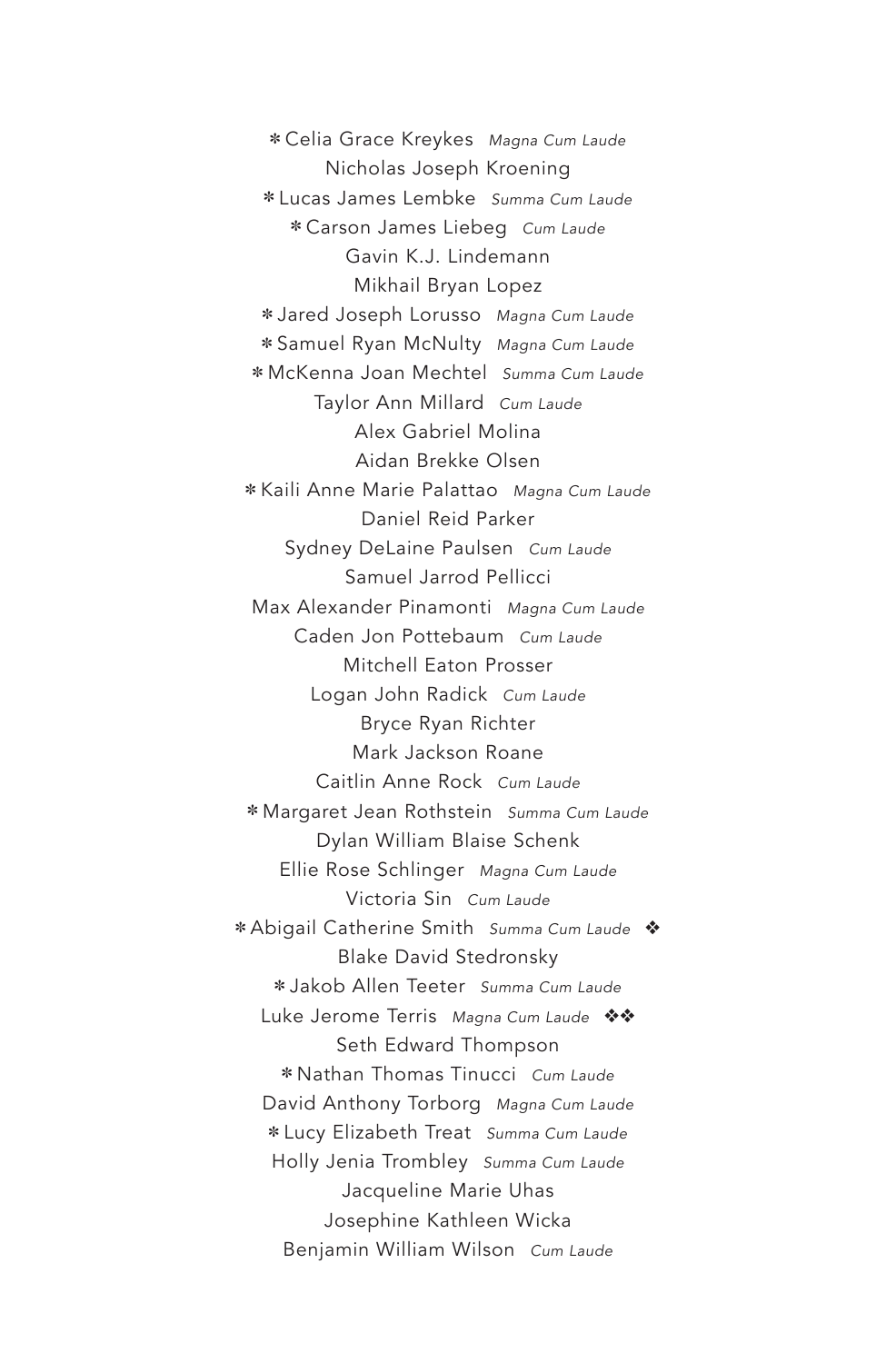*All guests should remain in their vehicle for the entire event.* 

PRESIDER Fr. Nels Gjengdahl *HFCHS Chaplain*

## MUSIC **MUSIC Music Example 2018** Ms. Annelise Brown

 *HFCHS Director of Vocal Music* Mr. Will Heller *HFCHS Digital Media Specialist*

## CALL TO WORSHIP ME MICHAEL Brennan

*HFCHS President* 

### OPENING SONG How Great is Our God (vs. 1 & 2)

### How Great is Our God

The splendor of a King Clothed in majesty Let all the earth rejoice All the earth rejoice

He wraps Himself in light And darkness tries to hide And trembles at His voice Trembles at His voice

How great is our God Sing with me How great is our God And all will see How great, how great is our God

Age to age He stands And time is in His hands Beginning and the end Beginning and the end

The Godhead Three in One Father, Spirit and Son The Lion and the Lamb The Lion and the Lamb

How great is our God Sing with me How great is our God And all will see How great, how great is our God

Text: © 1982, Universal Publishing Group - represented by Hal Leonard Corporation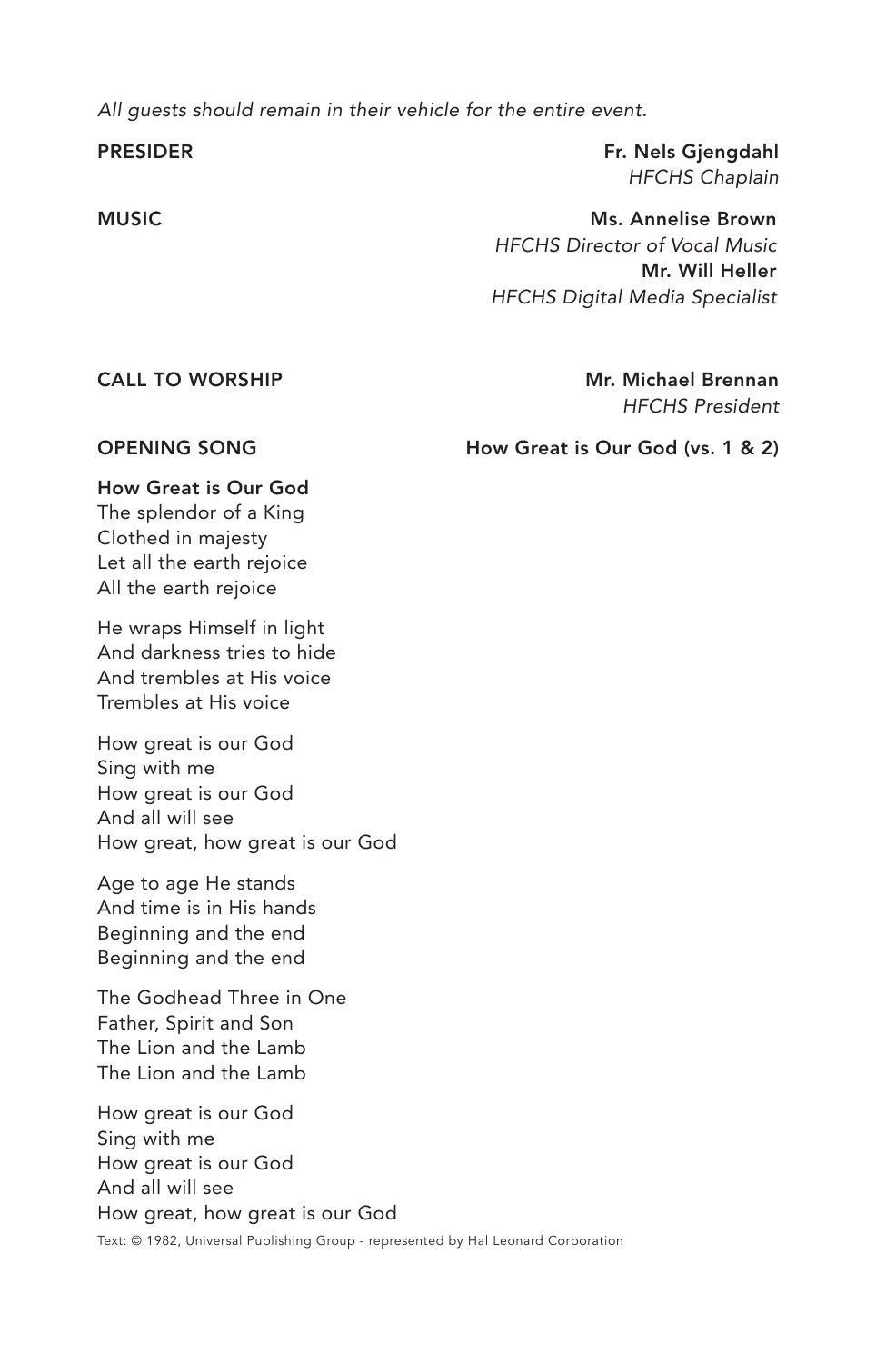### OPENING PRAYER

| <b>FIRST READING</b>                                                                                                                               | Acts 8:5-8, 14-17<br>Kalie Dahl             |
|----------------------------------------------------------------------------------------------------------------------------------------------------|---------------------------------------------|
| The word of the Lord.<br>ALL: Thanks be to God.                                                                                                    |                                             |
| <b>RESPONSORIAL PSALM</b><br>ALL: Let all the earth cry out to God with joy.                                                                       | Psalm 66                                    |
| <b>GOSPEL ACCLAMATION</b>                                                                                                                          | Celtic Alleluia                             |
| <b>GOSPEL READING</b><br>The Gospel of the Lord.<br>All: Praise you, Lord Jesus Christ                                                             | John 14:15-21                               |
| <b>HOMILY</b>                                                                                                                                      | Fr. Nels Gjengdahl<br><b>HFCHS Chaplain</b> |
| <b>PRAYERS OF THE FAITHFUL</b><br>Let us pray to the Lord.<br>All: Lord hear our prayer.                                                           | Logan Radick                                |
| <b>PRESENTATION OF SYMBOLS</b>                                                                                                                     | Luke Terris                                 |
| Freshman Year: Holy Family Uniform  Allison Jansen<br>Sophomore Year: Car Keys Benjamin Karst<br>Senior Year: Sweet & Sour Candy  Nicholas Hendler |                                             |
| <b>HOLY HOLY</b>                                                                                                                                   |                                             |
| <b>MEMORIAL ACCLAMATION</b>                                                                                                                        |                                             |
| <b>AMEN</b>                                                                                                                                        |                                             |
| <b>LAMB OF GOD</b>                                                                                                                                 |                                             |
| <b>COMMUNION SONG</b>                                                                                                                              | Sanctuary                                   |
| Sanctuary (2x)<br>Lord, prepare me to be a sanctuary,<br>Pure and holy, tried and true.<br>With thanksgiving, I'll be a living                     |                                             |

Sanctuary for You.

Copyright: 1982 Full Armor Publishing Company (Admin. by peermusic), Whole Armor Publishing Company (Admin. by peermusic).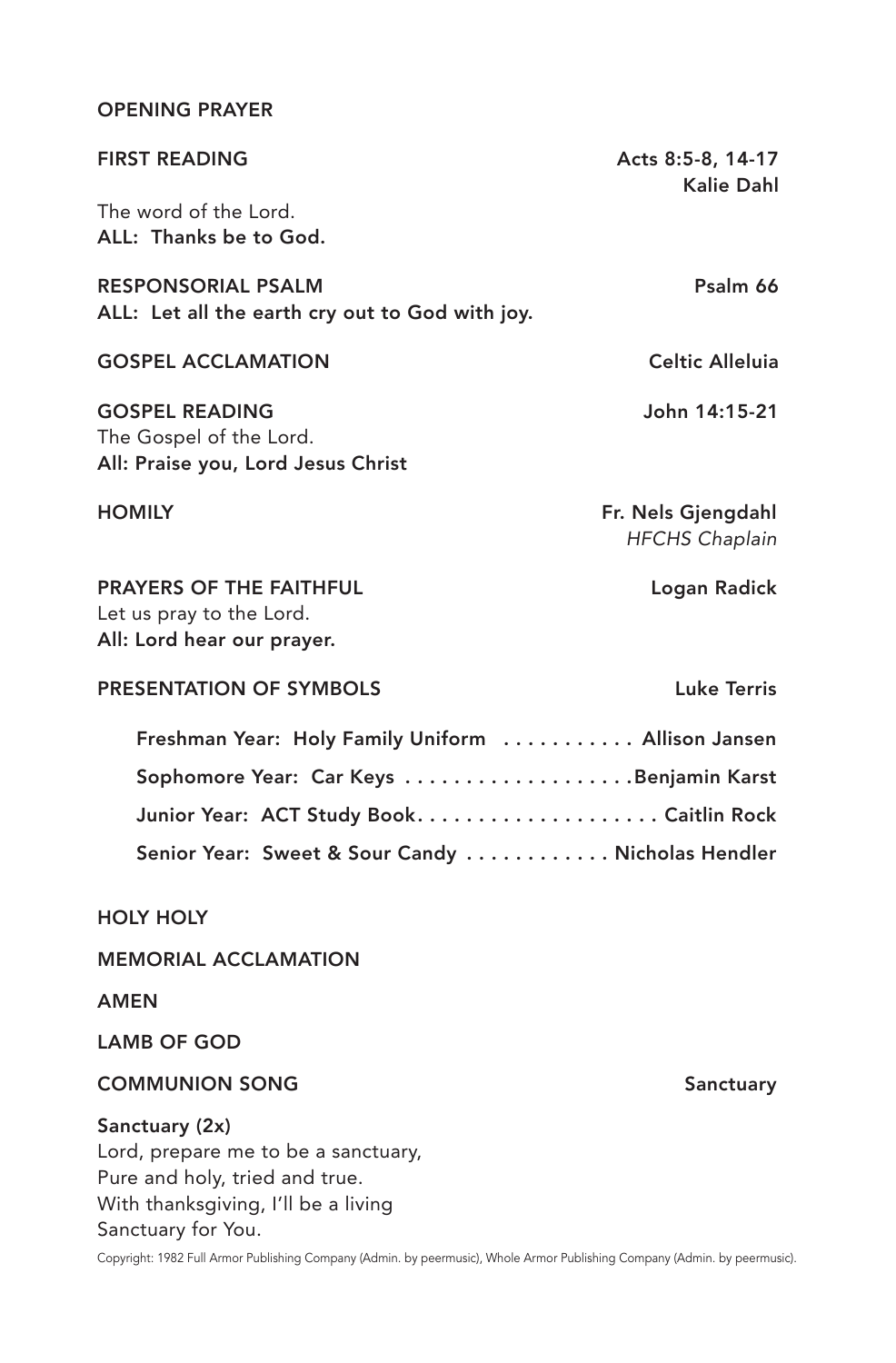### PRAYER OF SPIRITUAL COMMUNION

*We invite all in attendance to make a spiritual communion.*

My Jesus, I believe that You are present in the Most Holy Sacrament. I love You above all things, and I desire to receive You into my soul. Since I cannot at this moment receive You sacramentally, come at least spiritually into my heart. I embrace You as if You were already there and unite myself wholly to You. Never permit me to be separated from You.

Amen.

PRAYER AFTER COMMUNION Fr. Nels Gjengdahl

*HFCHS Chaplain*

CLOSING BLESSING FOR BACCALAUREATE MASS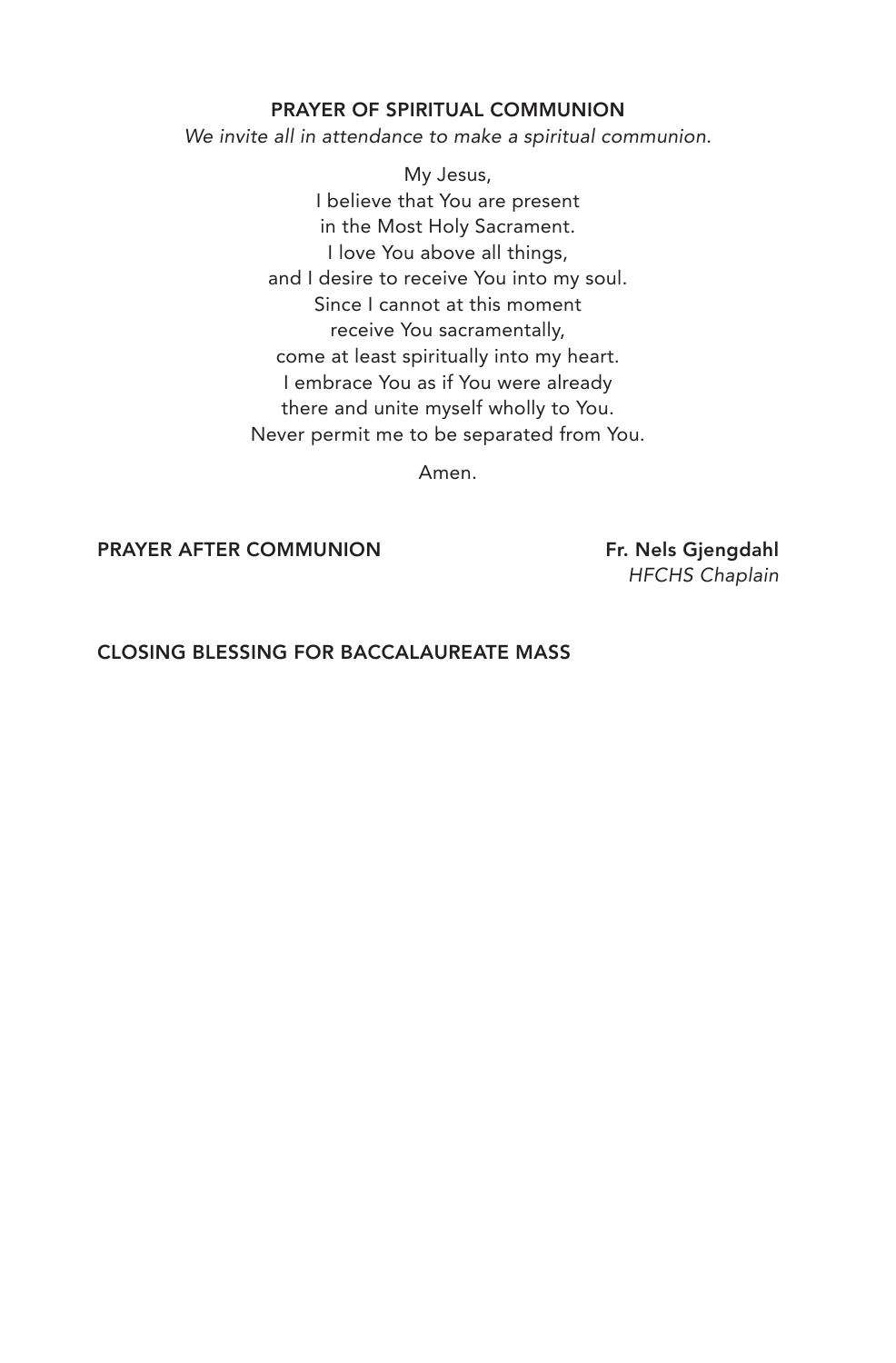

### COMMENCEMENT OPENING Pomp and Circumstance

*Composed by Edward Elgar Recorded by the Minnesota Orchestra*  HFCHS Director of Instrumental Music, Laura Boillat, is a flutist in the orchestra.

**INTRODUCTION Mrs. Kathleen Brown** *HFCHS Principal*

FACULTY ADDRESS Mr. Jim Walker *HFCHS Science Teacher \*Please view Mr. Walker's address on your device or listen as it is played over the sound system.*

VALEDICTORY ADDRESS Kathryn Jans

SALUTATORY ADDRESS Abigail Smith

PRESENTATION OF SCHOLARSHIPS Mrs. Kathleen Brown

PRESENTATION OF AWARDS Mrs. Kathleen Brown

*HFCHS Principal*

*HFCHS Principal*

AP Scholars and National Merit Recipients Presentation of the Ambassador of Christ Award Presentation of the Mary Medal Presentation of the Joseph Medal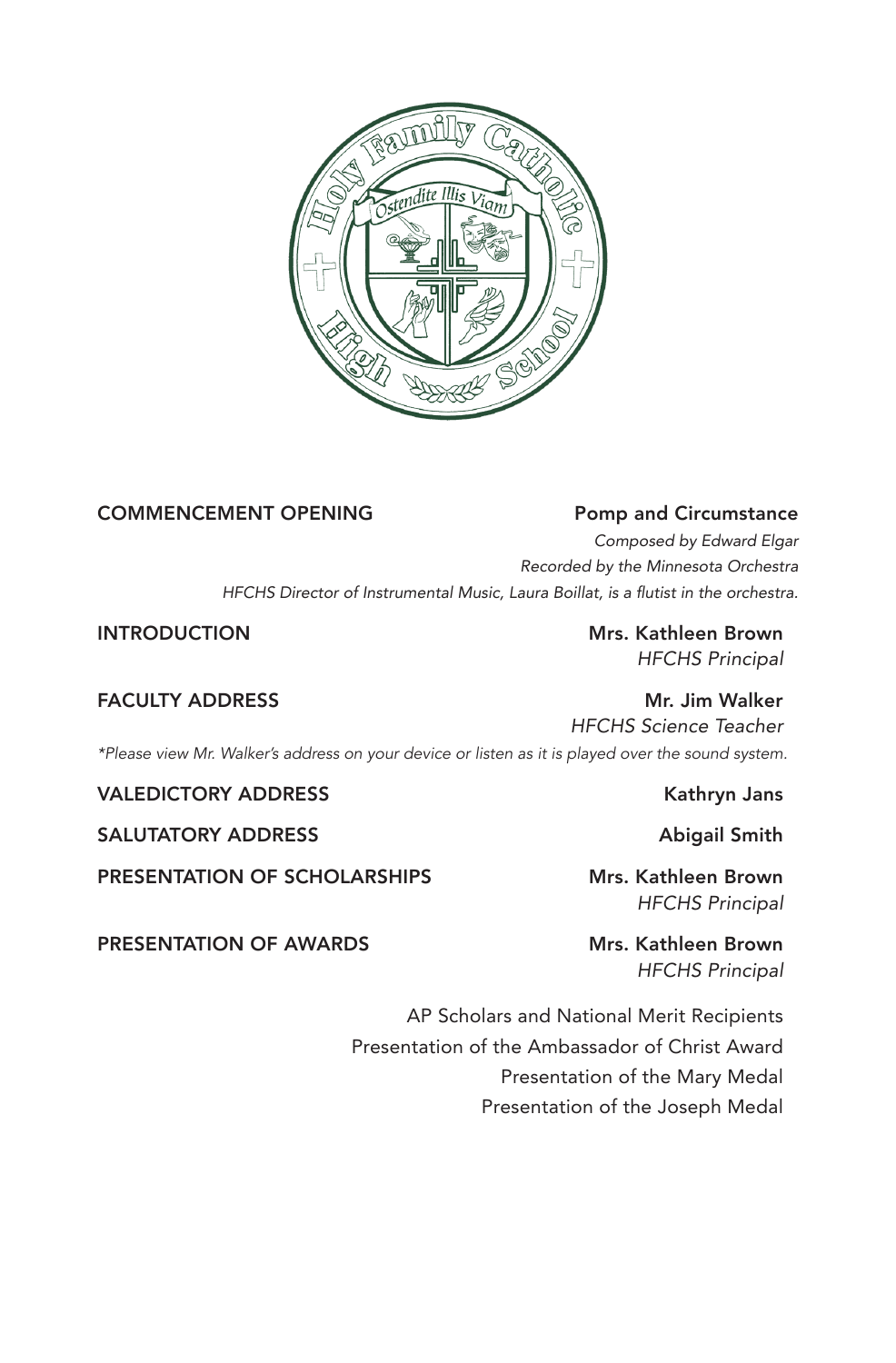PRESENTATION OF THE GRADUATES Mr. John Dols

*HFCHS Assistant Principal*

PRESENTATION OF THE DIPLOMAS Mr. Michael Brennan

 *HFCHS President* Mrs. Kathleen Brown *HFCHS Principal*

CONFERRAL OF DIPLOMAS Mr. Michael Brennan

EXPLANATION OF REMEMBRANCE Mrs. Kathleen Brown

*HFCHS Principal*

*HFCHS President*

CLASS OF 2020 VIDEO A gift from the Senior Parent Committee *\*Please view the video on your mobile device or listen to it as it is played over the sound system.*

INVOCATIONS Mr. John Dols *HFCHS Assistant Principal*

| ST. JOHN BAPTIST DE LA SALLE PRAY FOR US   |  |
|--------------------------------------------|--|
|                                            |  |
| SO THAT IN ALL THINGS GOD MAY BE GLORIFIED |  |

*\*Please watch for ushers directions to exit.*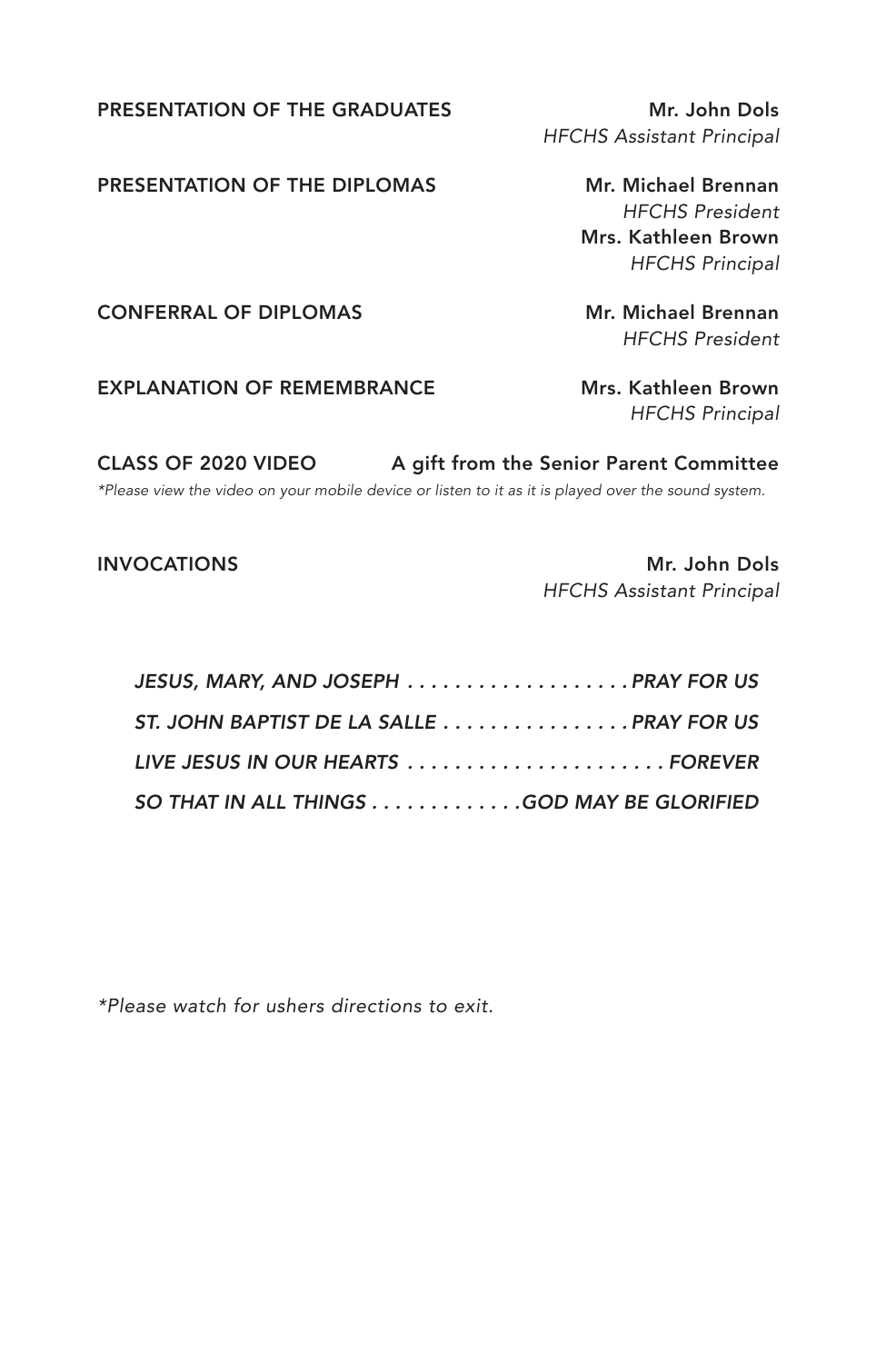### THE AMBASSADOR OF CHRIST

The Ambassador of Christ award is presented by the administration to the graduating senior who has consistently acted in a dignified and honorable manner, and by so doing, has influenced others to strive for goodness and holiness.

### THE MARY AND JOSEPH MEDALS

The Mary and Joseph Medals are awarded to a senior boy and girl who best exemplify the identity and values of Holy Family Catholic High School. These individuals demonstrate a strong, mature faith in Christ while actively participating in the life of the Church. They are knowledgeable of the teachings and traditions of the Church, desire to live like Jesus in their love and service to others, and strive to grow spiritually and intellectually. Recipients are nominated by their classmates, and nominations are then voted on by the school's faculty, staff, and administration.

### GOLD TASSELS

Graduates wearing gold tassels are graduating from Holy Family Catholic High School with cumulative GPAs of 3.5 or higher. These individuals graduate with honors.

### **CORDS**

Graduates adorned with ivory cords have earned a 3.5 GPA or higher for seven consecutive semesters at Holy Family. These individuals represent academic excellence and demonstrate leader-ship in the school and community.

### HONORS REQUIREMENTS

Honor Cumulative GPA Summa Cum Laude 3.90 - 4.30 Magna Cum Laude 3.70 - 3.89 Cum Laude 3.50 - 3.69

### GRADUATE NOTATIONS

- \* Honor Society
- ◆ AP Scholar
- $\triangle$  **<sup>◆</sup>** *AP Scholar with Honor*
- **◇◇◇** AP Scholar with Distinction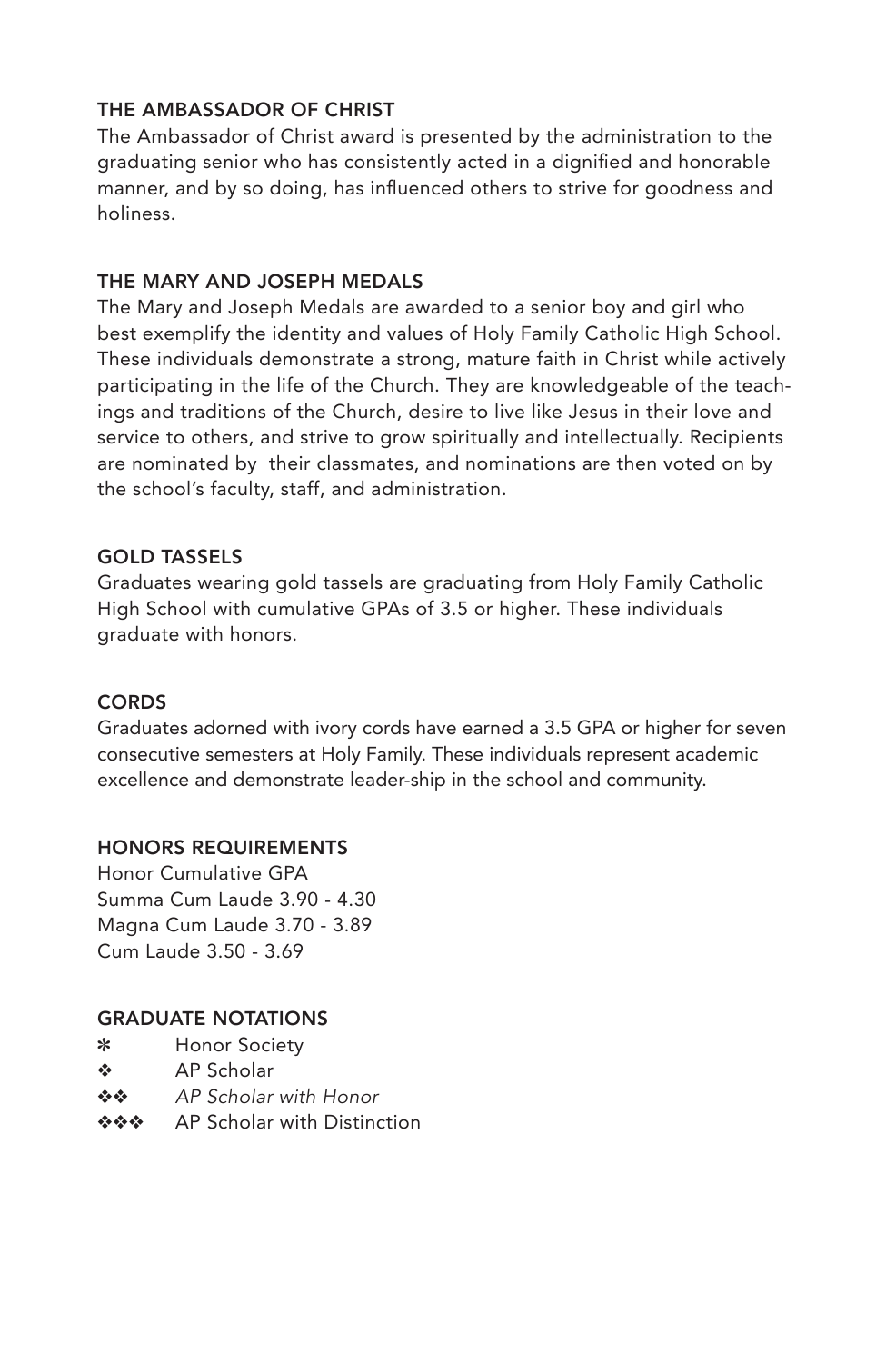### THE JERUSALEM CROSS MEDALLION

As students of Holy Family Catholic High School receive their diplomas, they are also given a medallion as a reminder of their time at Holy Family. This medallion is made from clay and displays the Jerusalem Cross, the school's official logo.

Perhaps, they will leave tonight's festivities and take the medallion off, placing it in a box or drawer of keepsakes. Perhaps some years down the road they will pull it out again, so their own fourteen-year-old child may see it. Perhaps they will show the child how the medallion is tied with a knot called a lark's head, symbolizing the school's belief that students can soar with their dreams. Perhaps they will trace the imprint of the Jerusalem cross in the clay and recall how they themselves left their mark on Holy Family as surely as Holy Family has left an indelible mark on them.

Possibly, they will show their child how the medallion is knotted on the top and bottom with an overhand knot. They may recall that while the overhand knot is the easiest knot to tie, it is also the weakest knot, reminding them that the easiest path often carries consequences of its own.

Finally, they may mention to their child that the teachers of Holy Family Catholic High School made this medallion by hand, especially for them. If their child is anything like a great many fourteen-year-olds, they will likely respond by saying, "Why would they bother doing that?"

Should that happen, the Holy Family Catholic High School alum will have to reply with the truth. "My teachers thought I was worth their time."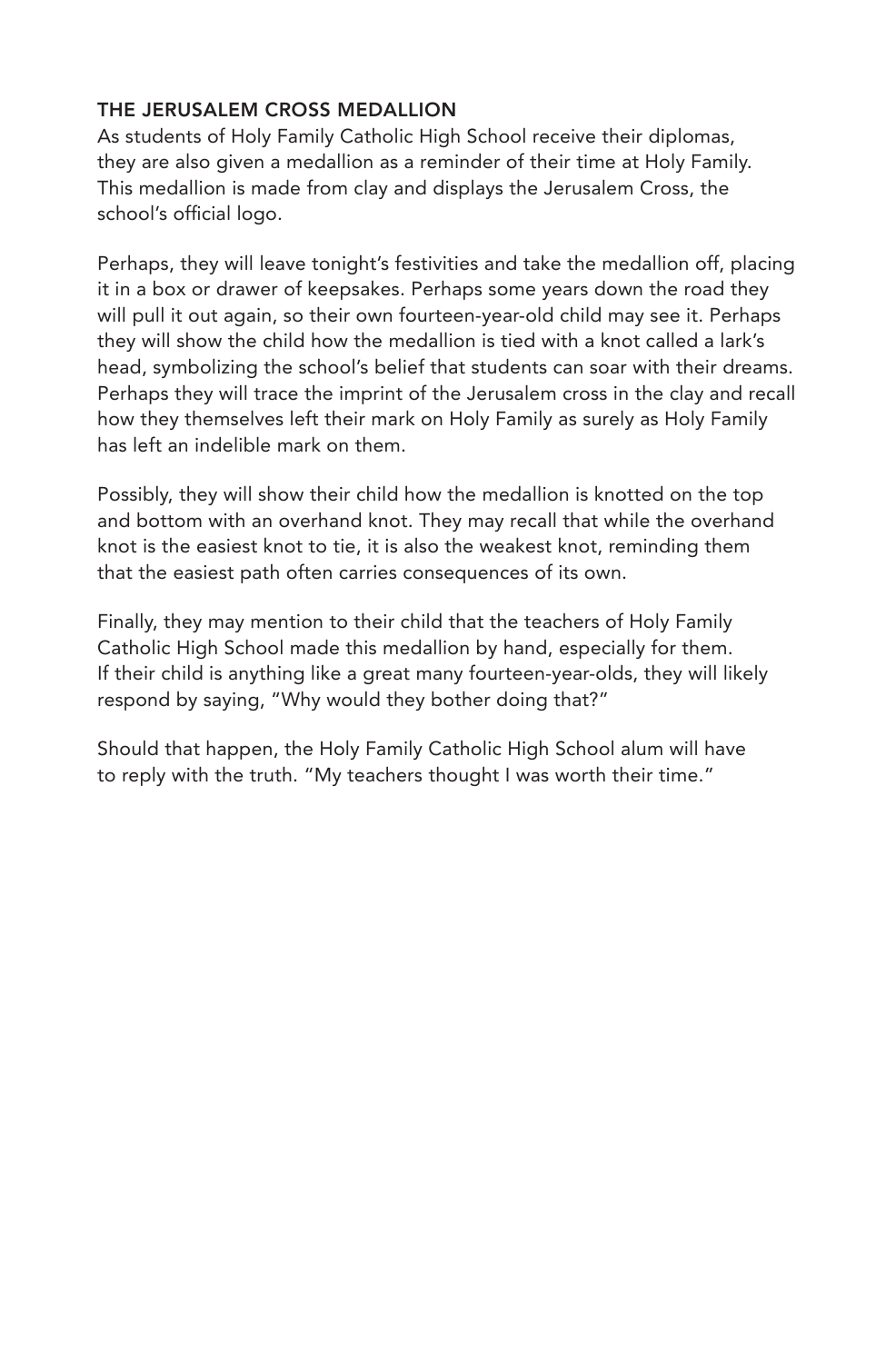### CLASS OF 2020 DESTINATIONS

Augsburg University (1) Barry University (1) Baylor University (1) Butler University (1) California Polytechnic State University - San Luis Obispo (1) College of Saint Benedict (2) Colorado State University (1) Creighton University (3) Eckerd College (1) Gap Year (3) Iowa State University (3) Junior Hockey (1) Marquette University (1) Minnesota State University - Mankato (2) Montana State University (1) Normandale Community College (1) Northern Illinois University (1) Regis University (1) Saint Louis University (2) St. John's University (4) Syracuse University (1) Undecided (1) University of Denver (2) University of Georgia (1) University of Kansas (3) University of Mary in Bismarck, ND (1) University of Minnesota - Twin Cities (11) University of Mississippi (1) University of Missouri (2) University of Nebraska - Lincoln (2) University of North Alabama (1) University of North Dakota (1) University of Notre Dame (2) University of St. Thomas (12) University of Wisconsin - Madison (2) University of Wisconsin - Stout (1) Winona State University (1)